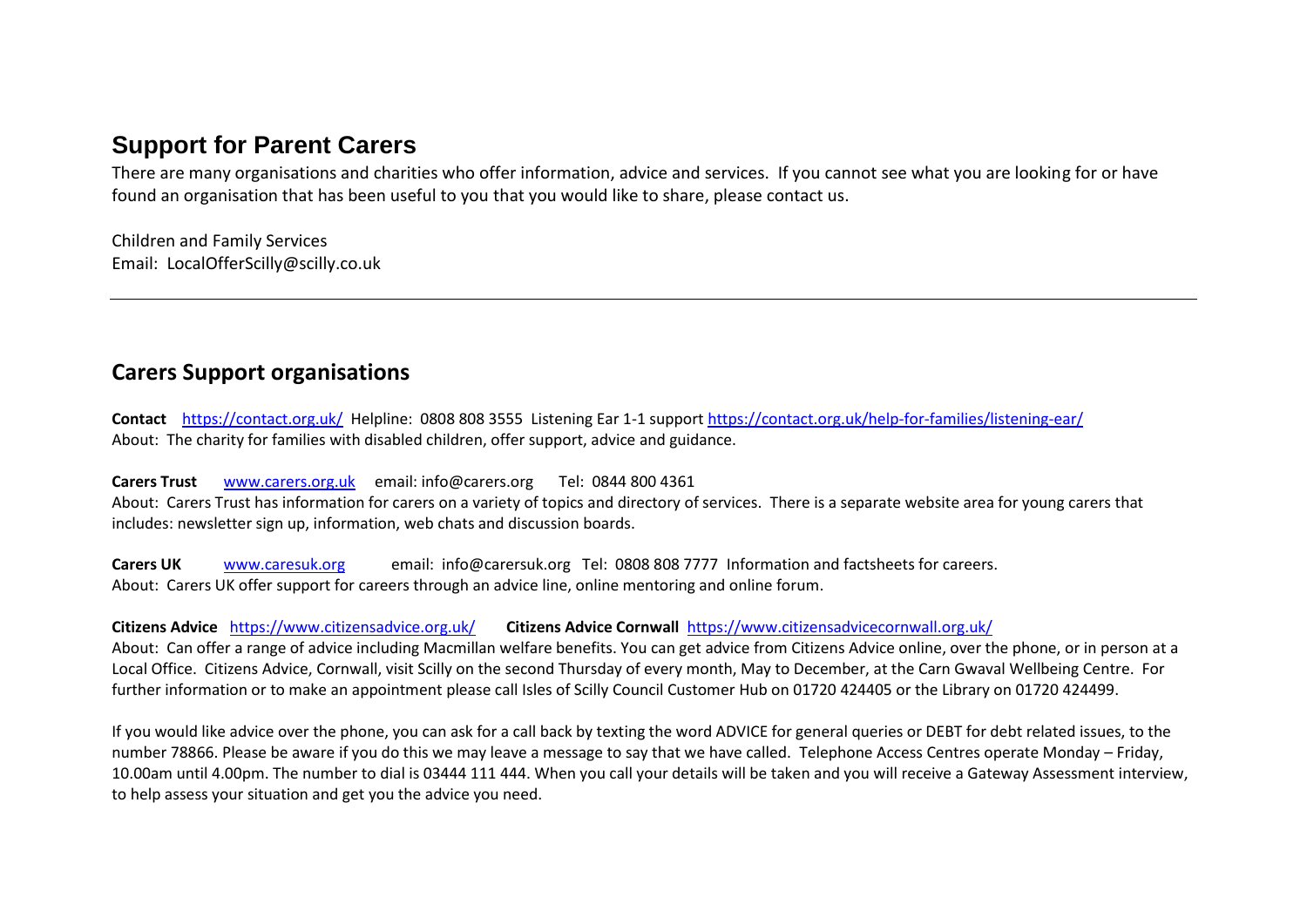**Child Bereavement UK** <https://www.childbereavementuk.org/>Tel: Helpline 0800 02 888 40 Email: support@childbereavementuk.org About: Child Bereavement UK supports families and trains professionals both when a baby of child dies, and when a child is facing bereavement.

#### **HeadStart Kernow** [www.headstartkernow.org.uk](http://www.headstartkernow.org.uk/)

About: Information and resources for parent and carers. Host online Parents and carers wellbeing workshops providing support to help you navigate the journey of raising a child in a fast-changing world. Delivered through a series of multimedia workshops for parents and carers living in Cornwall and the Isles of Scilly. Designed to help you get a better understanding of the everchanging world your child is growing up in, to guide you to available services and support and to promote helpful conversation.

**SENDIASS Cornwall** <https://cornwallsendiass.org.uk/>and a specific Isles of Scilly webpage<https://cornwallsendiass.org.uk/isles-of-scilly/>Also have an online contact for[m https://cornwallsendiass.org.uk/contact-us/](https://cornwallsendiass.org.uk/contact-us/) or get in touch with the Cornwall team directl[y https://cornwallsendiass.org.uk/what-you](https://cornwallsendiass.org.uk/what-you-can-expect/meet-the-team/)[can-expect/meet-the-team/](https://cornwallsendiass.org.uk/what-you-can-expect/meet-the-team/)

About: Provide free, impartial and confidential information, advice and support. We have tools and services to empower children and young people with a special educational need or disability and support parents / carers of children with special educational needs or disability.

#### **SIBS** <https://www.sibs.org.uk/>email: info@sibs.org.uk Tel: 01535 645453

About: Sibs for brothers and sisters of disabled children and adults. Information and advice for young siblings, adult siblings, parents and professionals. Online chat forums, phone and email support services available.

**Scope** <https://www.scope.org.uk/>email: helpline@scope.org.uk Tel: 0808 800 3333 Monday to Friday 8am – 8pm Saturday to Sunday and most bank holidays 10am to 6pm

About: Scope is the disability equality charity in England and Wales. They provide practical information and emotional support and campaign to create a fairer society.

**Online courses and podcasts for Parent carers** There are a range of parenting courses and podcasts with information, tips and resources. Information about these and how to access these are on our Local Offer Scilly and Family Scilly websites

<https://www.localofferscilly.org.uk/family-information>

<https://www.familyscilly.org.uk/support-for-families>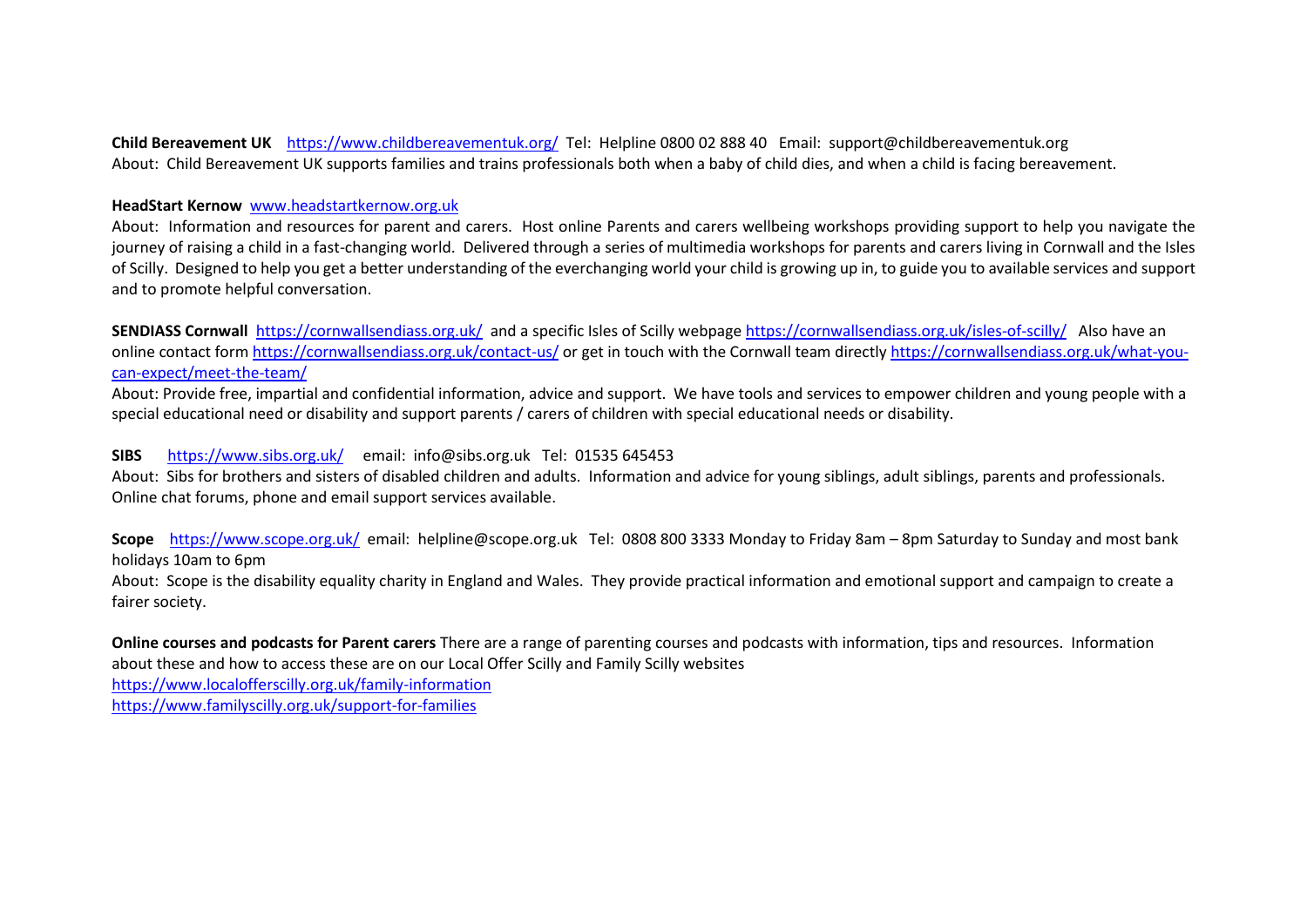# **Organisations**

**Versus Arthritis** <https://www.versusarthritis.org/about-arthritis/>Tel: Helpline 0800 5200 520 Monday to Friday 9am to 8pm Email: enquiries@versusarthritis.org

About: Versus Arthritis has a range of advice and information on their website including young people and health care professionals.

**Aspire** <https://www.aspire.org.uk/>Tel: 020 8954 5759Email: info@aspire.org.uk About: Aspire provides practical help to people who have been paralysed by Spinal Cord Injury, supporting them from injury to independence.

**Ataxia UK** <https://www.ataxia.org.uk/>Tel: Helpline 0845 644 0606 Monday to Thursday 10.30am to 2.30pm Email: help@ataxia.org.uk About: Ataxia UK offer advice and information for people affected by any type of ataxia. Also fund research into finding treatments and cures.

**Back Up Trust** <https://www.backuptrust.org.uk/>Tel: 020 8875 1805 support service Monday to Friday 9am to 5pm Email:

outreachandsupport@backuptrust.org.uk

About: Back Up Trust offer a range of services including a support service for anyone with a spinal cord injury or their loved ones. Information advice available and support young people.

**Children's Liver Disease Foundation** <https://childliverdisease.org/>Tel: 0121 212 3839 Email: info@childliversisease.org Also support for young people aged 11 – 2[4 https://childliverdisease.org/young-people/](https://childliverdisease.org/young-people/) Tel: 0121 212 6024 Email: youngpeople@childliverdisease.org About: Children's Liver Disease Foundation have an extensive information hub on childhood liver disease for healthcare professionals and their families.

**Cleft Lip and Palate Association CLAPA** <https://www.clapa.com/>Tel: 020 7833 4883 Email: info@ clapa.com CLAPA offer peer support and social media groups if you need to talk and get support. There is information on how to use this on their website https://www.clapa.com/support/need-to-talk/ Email: clapa.com/support or Tel: 020 7833 4883

About: Cleft Lip and Palate Association CLAPA, works to improve the lives of people born with Cleft Lip Palate and their families. CLAPA believes that every smile tells a story. From expectant parents dealing with a diagnosis to adults struggling to get the care they need, we believe that these stories and the people in them should shape everything we do.

**Cystic Fibrosis Trust** <https://www.cysticfibrosis.org.uk/>Tel: Helpline 0300 373 1000 or 020 3795 2184 Monday to Friday 9.30am to 4.30pm Email: helpline@cysticbfibrosis.org.uk

About: Cystic Fibrosis Trust dedicated to fight for a life unlimited for everyone affected by cystic fibrosis.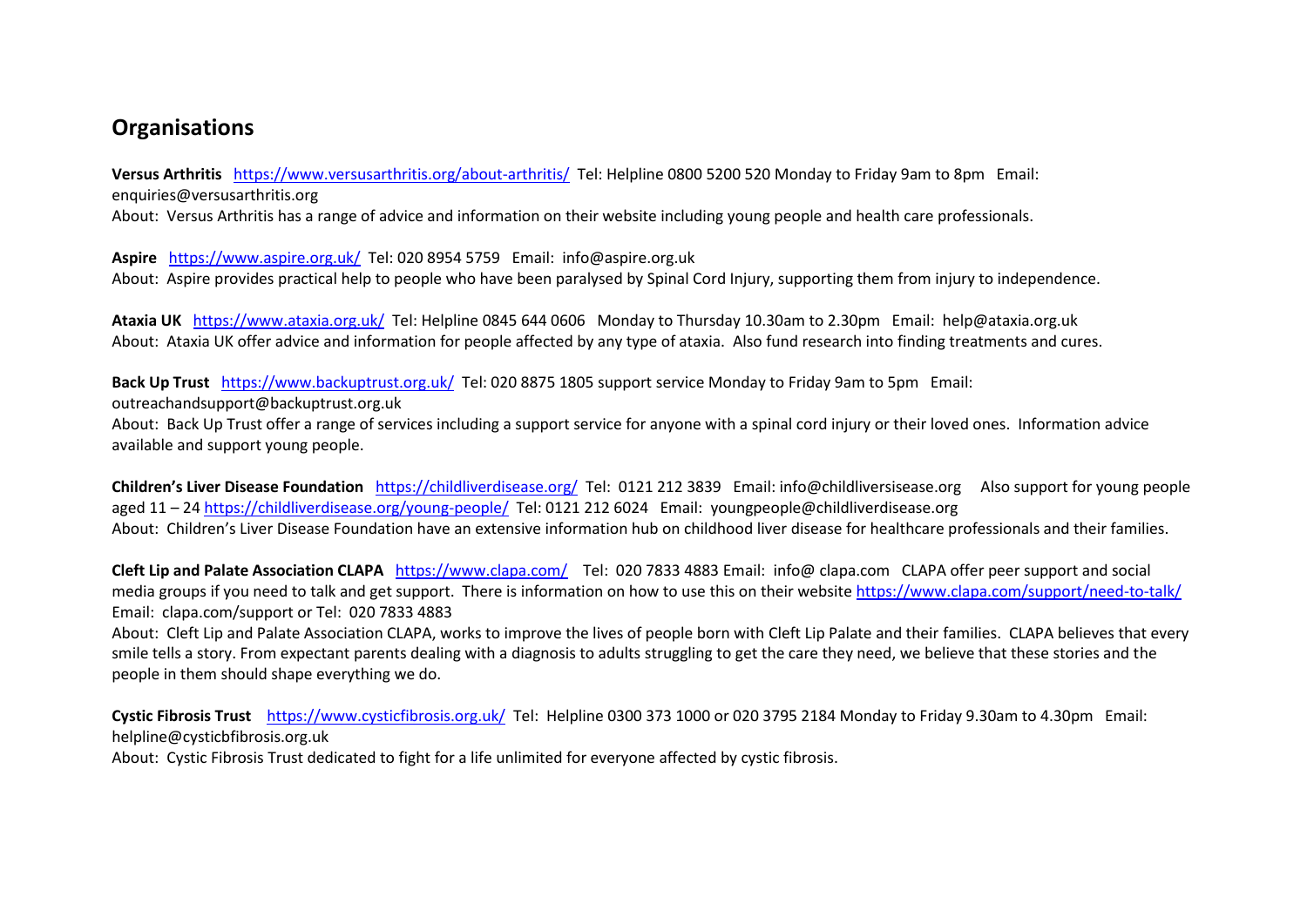#### **Disability Cornwall and Isles of Scilly** <https://www.disabilitycornwall.org.uk/>

About: offer a range of services and have an information and advice line Tel: 01736 759500 / 07522 970366 and online contact form. They offer an independent, confidential and free information and advice service to people living with a long-term health condition or disability, their families, carers and professionals. Online factsheets, frequently asked questions and resources

**Limbless Association** <http://www.limbless-association.org/>Tel: 0800 644 0185

About: Provides information and support to the limb-loss community

**Little Hearts Matter** <https://www.lhm.org.uk/>Tel: 0121 455 8982 Email: info@lhm.org.uk and online contact form.

About: Little Hearts Matter is a UK charity offering help to anyone affected by the diagnosis of single ventricle heart condition. From initial antenatal diagnosis, through treatments and into life at home, the charity works with children, young adults and families to reduce the isolation, fear and lack of understanding created when a child is diagnosed as having half a working heart. There is a youth section on their website.

**MPS Society** <https://www.mpssociety.org.uk/>Tel: 0345 389 9901 Email: mps@mpssociety.org.uk About: The MPS Society supports those affected by MPS, Fabry and related diseases. Transforming lives now and in the future.

**MS Society** <https://www.mssociety.org.uk/> Tel: Helpline 0808 800 8000 Monday to Friday 9am to 7pm Email: helpline@mssociety.org.uk About: MS Society has a range of useful resources on their website and helpline.

**MS-UK** <https://www.ms-uk.org/>Tel: MS-UK Helpline 0800 783 0518 Online contact form About: MS-UK is a national charity that aims to empower people with multiple Sclerosis.

**Reach Charity Ltd** <https://reach.org.uk/>Tel: Helpline 0845 130 6225 or 020 3478 0100 Email: reach@reach.org.uk About: REACH is a charity that provides support and information to parents and their children affected by upper limb difference.

**Scoliosis Association UK (SAUK)** <https://www.sauk.org.uk/>Tel: Helpline 020 8964 1166 Monday to Friday 9.30am to 5.30pm Email: info@sauk About: Scoliosis Association UK (SAUK) aims to provide advice, support, and information to people affected by scoliosis and their families and raise awareness of scoliosis among health professionals and the general public. There is Teenage Hub on the website

**Sense** [Sense | For people with complex disabilities](https://www.sense.org.uk/) 

About: Supports people with complex disabilities including those who are deafblind. Offer information and advice, especially around communication. Information Advice and Guidance, online activities.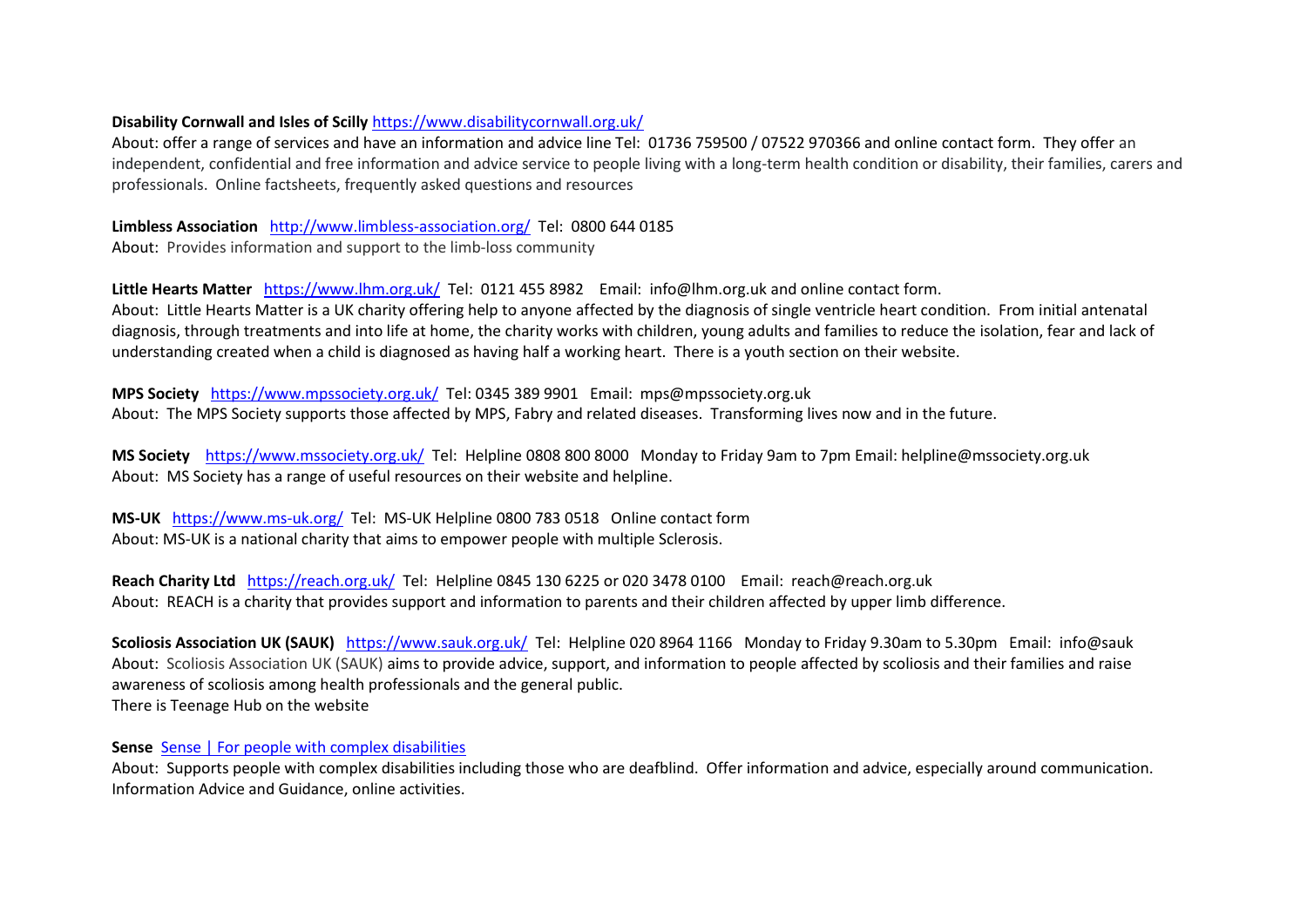**Together for Short Lives** <https://www.togetherforshortlives.org.uk/>Tel: 0808 8088 100 Email: info@togetherforshortlives.org.uk and online contact form.

About: Together for Short Lives aims to make a lifetime of difference for seriously ill children. Browse family resources and factsheets on their website.

**Parkinson's UK** <https://www.parkinsons.org.uk/>Tel: Helpline 0808 800 0303Text relay 18001 0808 800 0303 Email: [hello@parkinsons.org.uk](mailto:hello@parkinsons.org.uk) aim to reply in 5 days.

About: Parkinson's UK aims to improve life for everyone affected by Parkinson's. Provide information and advice on Parkinson's including Young Onset Parkinson's.

# **A-Z Diagnosis**

# **Acquired Brain injury**

**Brain Tumour Support** <https://www.braintumoursupport.co.uk/>Tel: Support Line 01454 422701 Email: info@braintumoursupport.co.uk About: Brain Tumour Support offers support to anyone affected by any type of brain tumour.

#### **Child Brain Injury Trust** <https://childbraininjurytrust.org.uk/>There is an online contact form

About: Child Brain Injury Trust is the leading voluntary sector organisation providing emotional and practical support, information and learning opportunities for families and professionals affected by childhood acquired brain injury across the UK. There are many causes of an Acquired Brain Injury (ABI) including an accident, illnesses such as meningitis, strokes and brain tumours. It can also occur as a result of surgery to address another issue. A brain injury will affect everyone differently but often has a devastating and lifelong impact on the child and their family.

**Stroke Association** <https://www.stroke.org.uk/>Tel: Helpline 0303 3033 740 email: helpline@stroke.org.uk About: Stroke Association, rebuilding lives after stroke, information and guides available on website.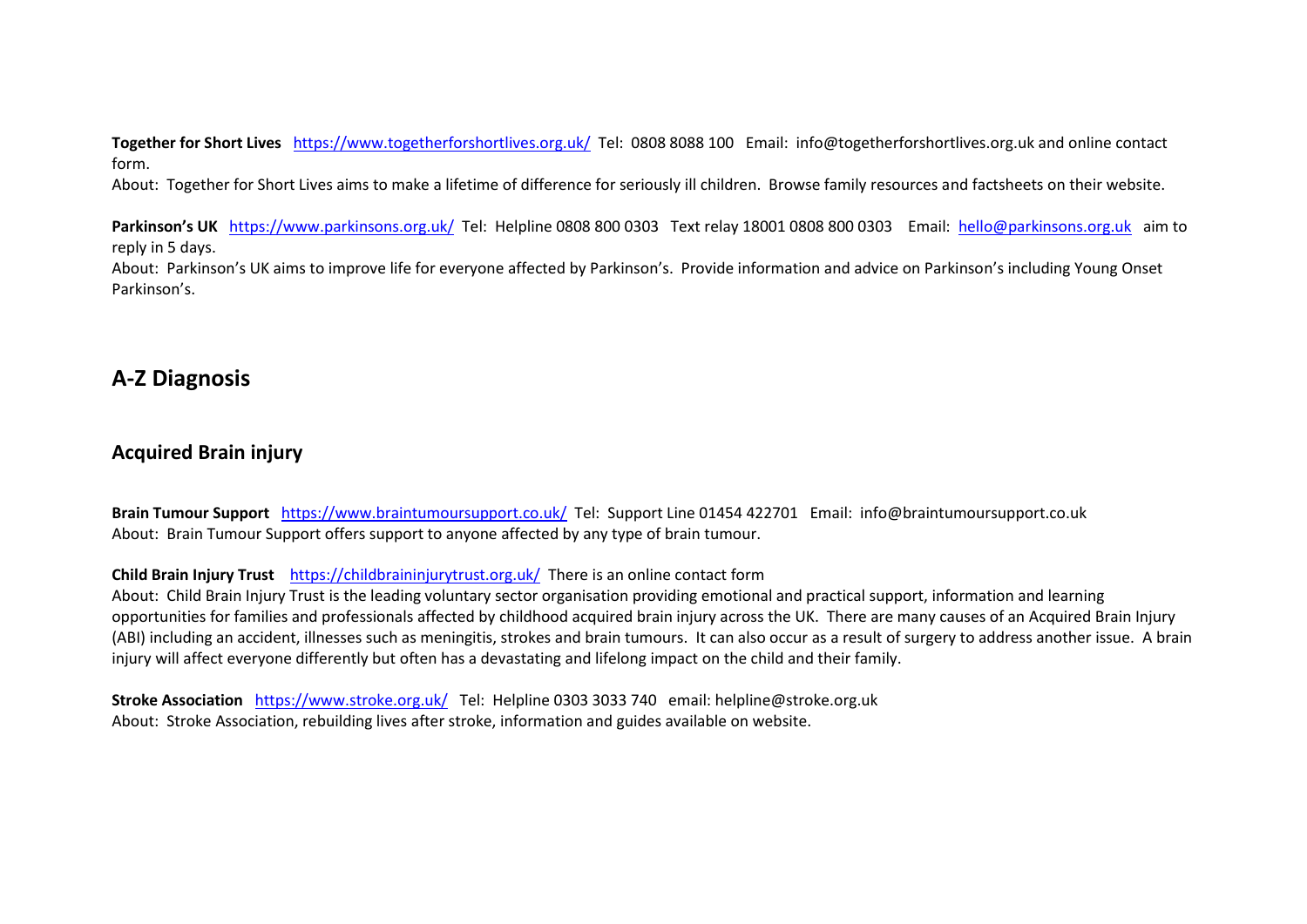### **Asthma**

**Asthma UK** <https://www.asthma.org.uk/>Tel: Speak to an asthma expert nurse on our Helpline 0300 222 [5800](tel:0300%20222%205800) Open Monday-Friday, 9am-5pm or visit their [contact](https://www.asthma.org.uk/link/d8cb0ec3f95c40feb329086eeb517546.aspx) page for more ways of getting in touch.

About: Asthma UK works to stop asthma attacks and, ultimately, cure asthma by funding world leading research and scientists, campaigning for change and supporting people with asthma to reduce their risk of a potentially life threatening asthma attack. For more information visit their website.

### **Bowel & Bladder**

**ERIC** <https://www.eric.org.uk/>Email: Online contact form Tel: Helpline 0808 169 9949 Monday to Thursday 10am to 2pm About: ERIC, the children's bowel and bladder charity has an online information resources and also offer telephone support.

# **Cerebral palsy**

**Cerebra** <https://cerebra.org.uk/>email: enquiries@cerebra.org.uk Tel: Helpline 0800 328 1159 About: Cerebra is the national charity helping children with brain conditions and their families discover a better life together. They have useful information and advice and have a helpline.

**Scope** <https://www.scope.org.uk/>email: helpline@scope.org.uk Tel: Helpline 0808 800 3333 Monday to Friday 8am to 8pm and Saturday and Sunday 10am to 6pm and most bank holidays Text phone: Use Type Talk by dialling [18001](tel:18001) from a text phone followed by 0808 800 3333 and also British Sign Language video calls are available.

About: Scope is the disability equality charity and provide practical information and emotional support and campaign to create a fairer society. They have an online community and online support and advice as well as useful information. They have a helpline.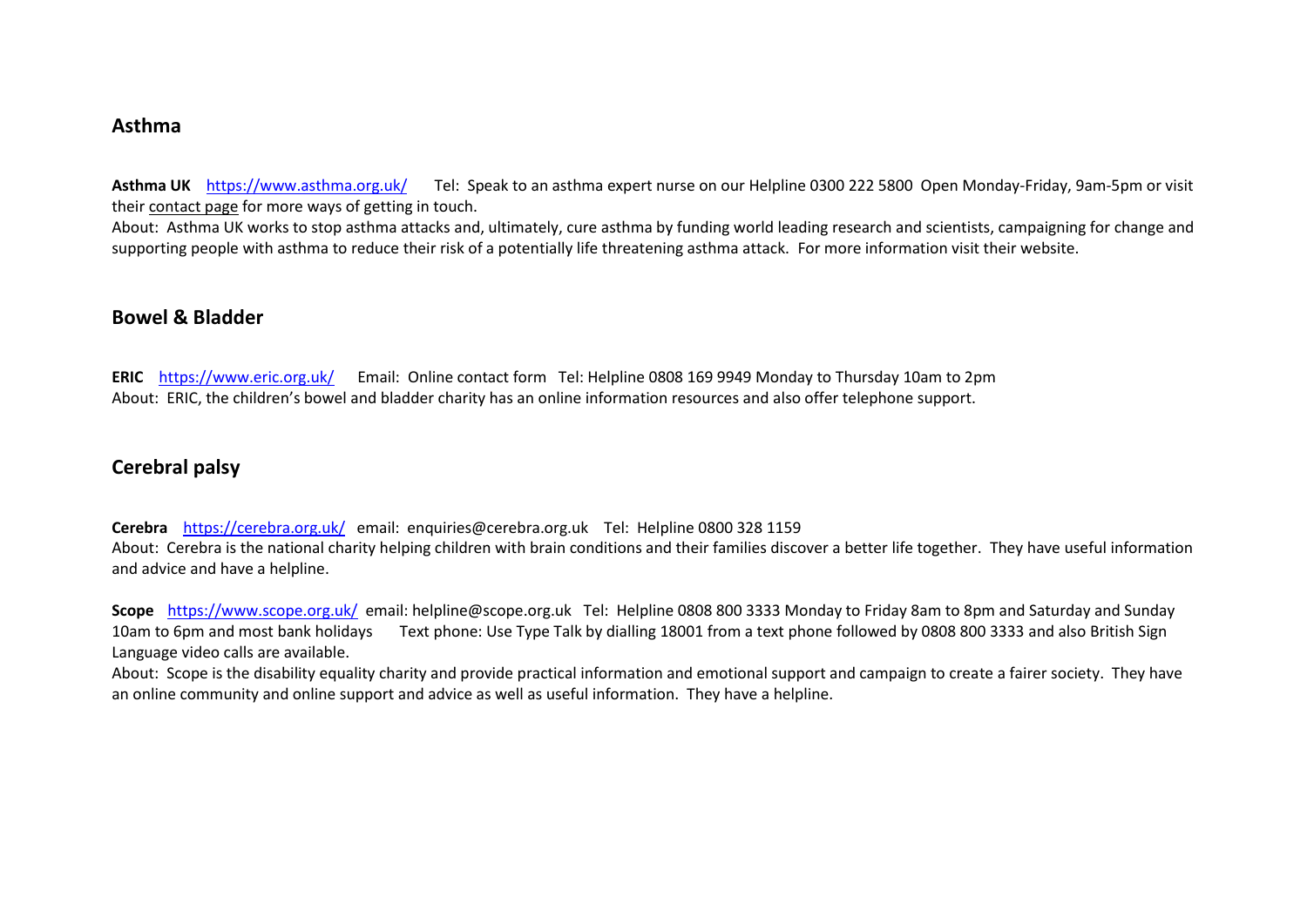### **Diabetes**

**Diabetes UK** <https://www.diabetes.org.uk/>email: helpline@diabetes.org.uk Tel: Helpline 0345 123 2399 Monday to Friday 9am to 6pm. There is online chat available.

About: Diabetes UK, the leading charity for people living with diabetes in the UK. Our vision is a world where diabetes can do no harm. The website has information about diabetes, advice and guidance.

**Digibete** <https://www.digibete.org/>email: hello@digibete.org Online contact form

About: DigiBete**,** a place to help young people and families to manage Type 1 Diabetes**.** DigiBete is a video platform and social enterprise created in partnership with the Diabetes Team at Leeds Children's Hospital, resources are added and updated regularly.

# **Downs Syndrome**

**Downs Heart Group** <https://dhg.org.uk/>email: info@dhg.org.uk Tel: 0300 102 1644 About: Down's Syndrome Heart Group, is a small national charity offering support and information relating to heart conditions associated with Down's Syndrome.

**Downs Syndrome Association**<https://www.downs-syndrome.org.uk/>email: info@downs-syndorme.org.uk Tel: Helpline 0333 1212 300 Monday to Friday 10am to 4pm

About: Downs Syndrome Association provides information and support on ALL aspects of living with Down's Syndrome to ALL who need it.

# **Dyslexia**

**The British Dyslexia Association** <https://www.bdadyslexia.org.uk/> email: helpline@bdadyslexia.org.uk or use online contact form Tel: 0333 405 4555 About: The British Dyslexia Association has information and resources to support people with Dyslexia, parents and careers, employers and teachers and professionals.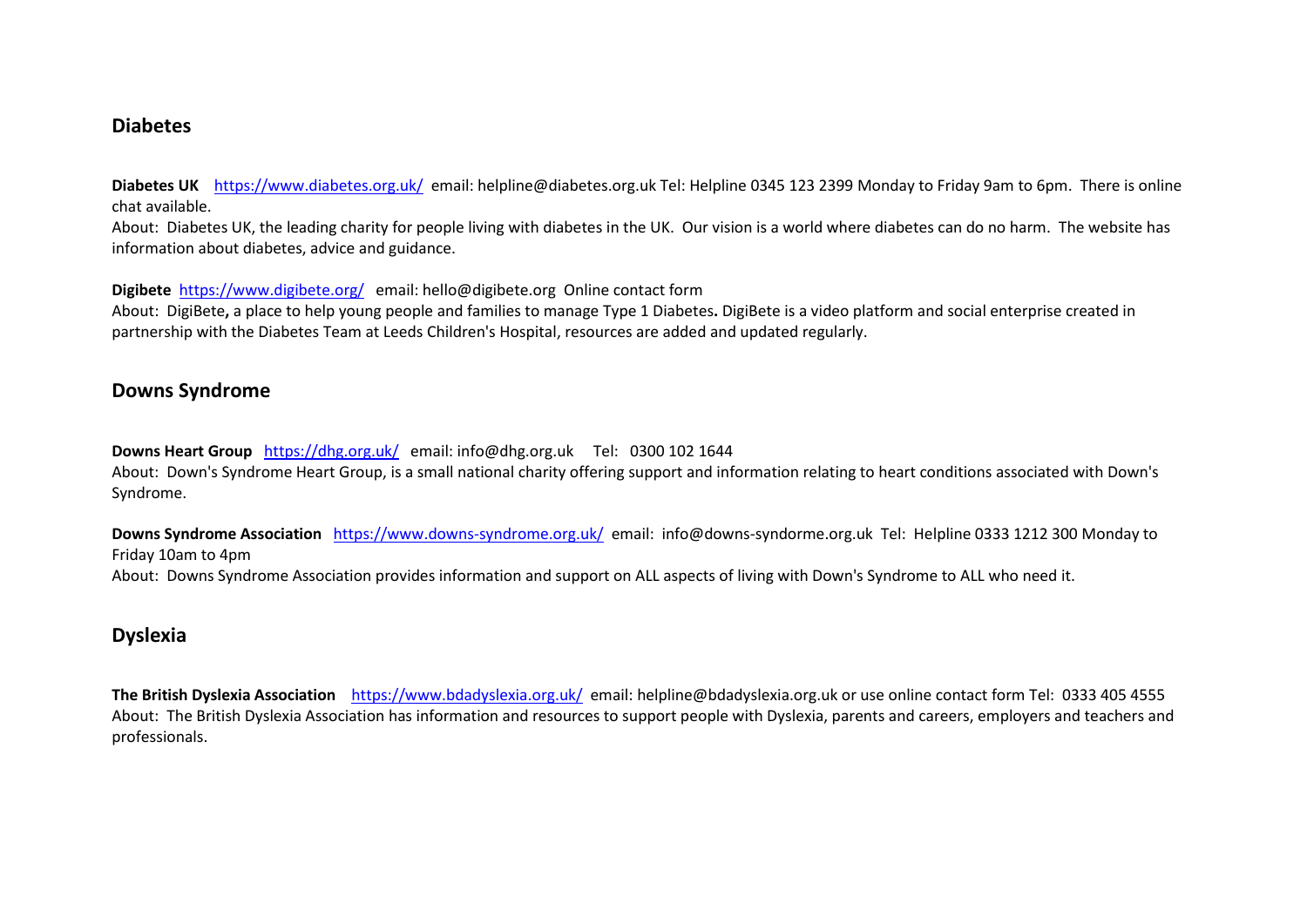**Dyslexia Cornwall** <https://www.dyslexiacornwall.org.uk/>Tel: Helpline 01872 222 911 Email: enquiries@dyslexiacornwall.org.uk and online contact form

About: Dyslexia Cornwall provides support and services for dyslexic children and adults of all ages, their parents/families, educators, employers and the wider community. They provide an outreach services across the whole of Cornwall and the Isles of Scilly.

# **Epilepsy**

**Epilepsy Action** <https://www.epilepsy.org.uk/>Tel: Helpline 0808 800 5050 Monday to Thursday 8.30am-8.00pm Friday 8.30am-4.30pm Saturday 10.00am-4.00pm email: helpline@epilepsy.org.org.uk

About: Epilepsy Action offer advice and information, there is a helpline is available.

**Epilepsy Society** <https://www.epilepsysociety.org.uk/>Tel: Helpline 01494 601 400 Monday and Tuesday 9am to 4pm Wednesday 9am to 7.30pm About: The Epilepsy Society offers information and advice, there is a helpline available.

# **Genetic Condition**

**Albinism Fellowship** <https://www.albinism.org.uk/>email: use on online ticket system, check website for details Tel: 07946 457979 leave a message on the answerphone and you will be called back.

About: The Albinism Fellowship is a volunteer run organisation that aims to provide information, advice and support for people with albinism and their families.

**Unique** – Understanding rare chromosome and genetic disorders<https://www.rarechromo.org/>Tel: Helpline 01883 723306Email: info@rarechromo.org

About: Unique aims to facilitate a network of families across the world living with rare chromosome disorders or autosomal dominant single gene disorders, bringing them together both in person and virtually for invaluable mutual support. By networking with professionals and the wider public also aim to increase awareness and understanding of what it's like to live with these disorders. Unique is a source of information and support to families and individuals affected by any rare chromosome disorder and to the professionals who work with them. Unique is a UK-based charity but welcomes members worldwide. Membership of Unique is free

**Spinal Muscular Atrophy UK** <https://smauk.org.uk/>Tel: 01789 267 520 Monday to Thursday 9 am to 3.30 pm Friday 9 am to 1 pm online contact form About: Support and information about Spinal Muscular Atrophy.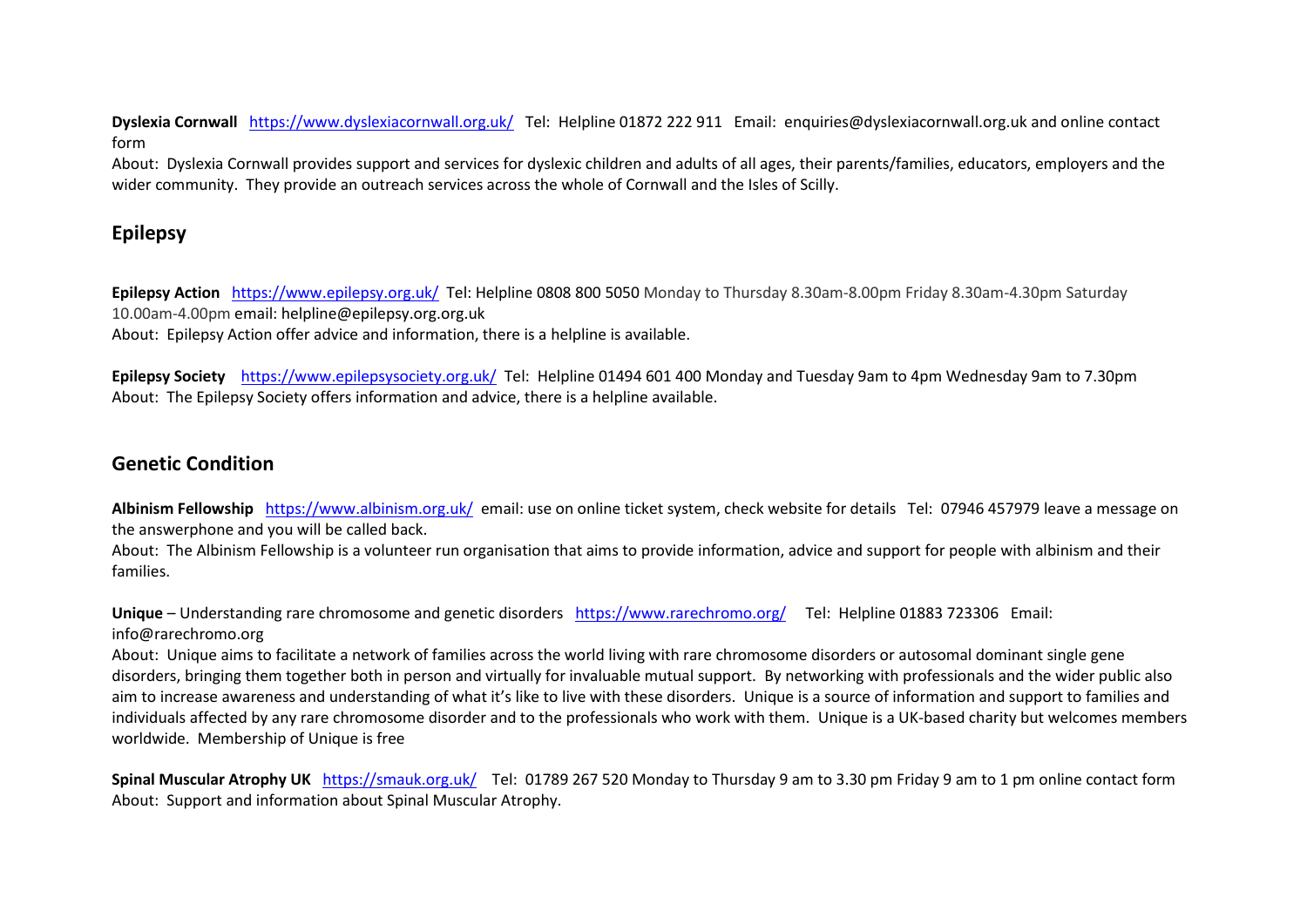**Swan UK** <https://www.undiagnosed.org.uk/>email: info@undiagnosed.org.uk or online contact form About: SWAN UK (Syndromes Without A Name) is an initiative run by the charity Genetic Alliance UK offering support and information to families of children with undiagnosed genetic conditions.

# **Hearing**

**Hearing Loss Cornwall** <https://www.hearinglosscornwall.org/>Tel: 01872 225 868 Email: info@hearinglosscornwall About: Hearing Loss Cornwall is a long established Cornish charity promoting inclusion and deaf awareness across Cornwall and the Isles of Scilly. Hearing Loss Cornwall can provide information, advice, training and communication support, including British Sign Language interpretation services.

**National Deaf Children's Society** <https://www.ndcs.org.uk/>Tel: Helpline 0808 800 8880 available Monday to Friday 9am to 5pm SMS 0786 00 22 888 Video call with BSL interpreter. An online contact form and live chat are also available. Email: ndcs@ndcs.org.uk About: Provide independent information and guidance on a range of topics across the UK related to childhood deafness and can also provide information and guidance to professionals working with deaf children and young people on these issues.

**APD Support UK** <https://apdsupportuk.yolasite.com/>

About: Provide information about Auditory Processing Disorder (APD) and links to support for living with this disabling condition.

**RNID** RNID - [National hearing loss charity](https://rnid.org.uk/) Information Line offers free confidential and impartial information on a range of subjects relating to deaf issues, hearing loss and tinnitus. It is open between 9am and 5pm Monday to Friday.

Chat [Chat to us now](https://rnid.org.uk/about-us/contact-us/) Email [information@rnid.org.uk](mailto:information@rnid.org.uk) Call 0808 808 0123 Text message 0780 000 0360 Relay UK 18001 then 0808 808 0123 Textphone 0808 808 9000 British Sign Language (BSL) video call [Contact our BSL Information Service](https://rnid.org.uk/information-and-support/information-line/bsl-information-service/) Write Information Line, RNID, 9 Bakewell Road, Orton Southgate, Peterborough, PE2 6XU

[Tinnitus Helpline](https://rnid.org.uk/information-and-support/tinnitus/tinnitus-helpline/) offers free confidential and impartial information on a range of subjects relating to tinnitus. Email tinnitushelpline@rnid.org.uk Telephone 0808 808 6666 Text message 07800 000 360

About: Offer information and support for deaf people and those with hearing loss and tinnitus.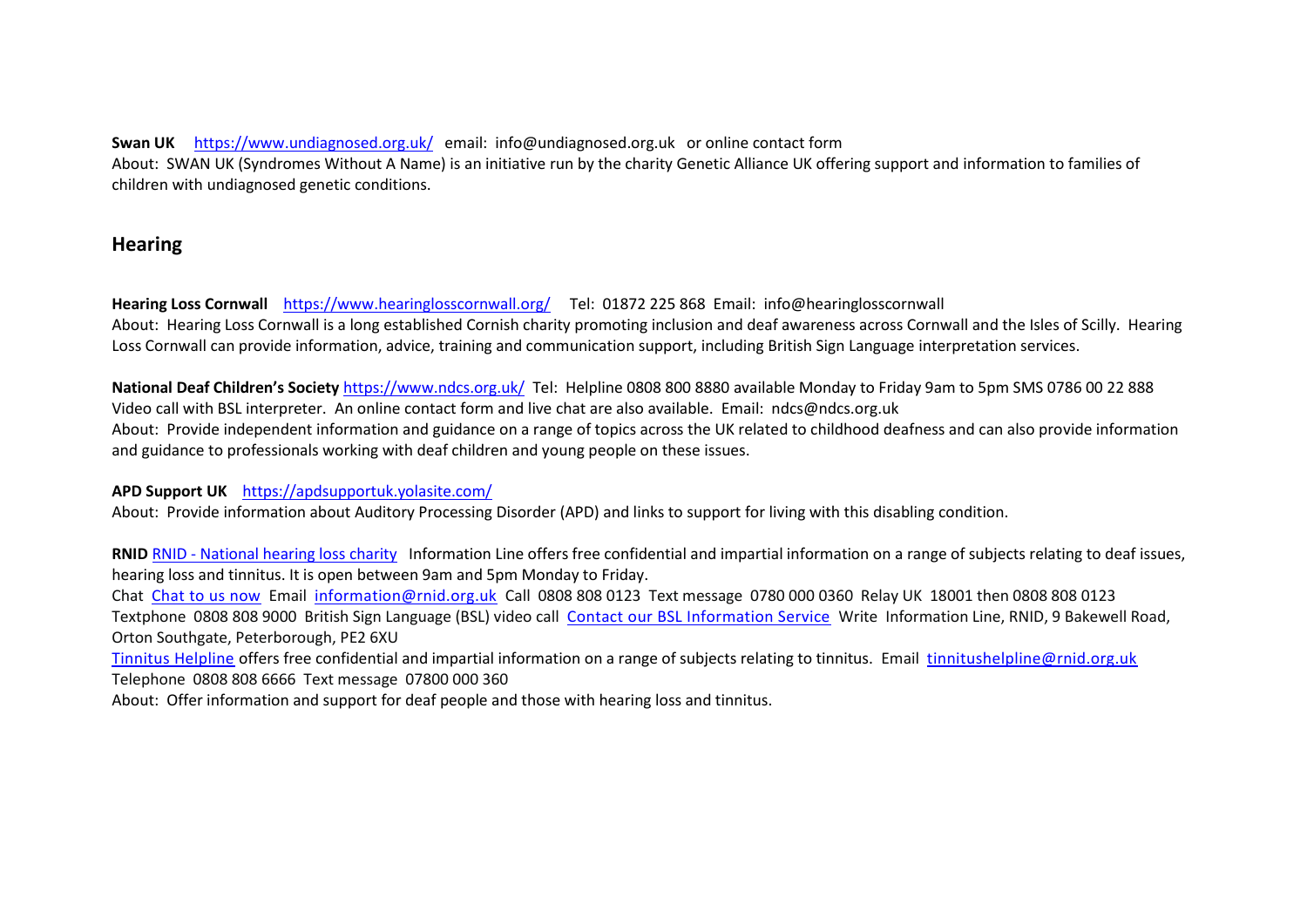# **Learning Disability**

**Mencap** <https://www.mencap.org.uk/>Tel: Learning disability helpline 0808 808 1111 Monday to Friday 9am to 3pm About: Mencap is a UK charity for people with a learning disability. We support their families and carers, too. They also have an online Community where you can ask questions.

### **Neurodiverse**

**Ambitious About Autism** [Ambitious about Autism | National charity for children and young people with autism](https://www.ambitiousaboutautism.org.uk/)  About: Information about autsim

**National Autistic Society** <https://www.autism.org.uk/> online contact form Tel: Autism Helpline 0808 800 4104 lines are open 10am-4pm from Monday-Thursday, Fridays 9am-3pm (excluding Bank Holidays). The Supporter Care team 0808 800 1050 is available Monday-Thursday, 10am-4pm (excluding Bank Holidays). On Fridays 9am-3pm (excluding Bank Holidays).

About: National Autistic Society is the UK's leading charity for autistic people and their families. Their goal is to help transform lives, change attitudes and create a society that works for autistic people.

**ADDISS** [ADDISS](http://www.addiss.co.uk/) Tel: 020 8952 2800 Email: [info@addiss.co.uk](mailto:info@addiss.co.uk).

About: The National Attention Deficit Disorder Information Support Service, providing information and resources

**Dyspraxia Foundation** <https://dyspraxiafoundation.org.uk/>Tel: Helpline 01462 454986 Monday to Friday 9am to 1pm email:

[info@dyspraxiafoundation.org.uk](mailto:info@dyspraxiafoundation.org.uk) 

About: Dyspraxia Foundation has information resources available on website.

**PDA Society** PDA Society – [Pathological Demand Avoidance](https://www.pdasociety.org.uk/) – Part of the Autism Spectrum Various contact options, please see website for details[: Contact](https://www.pdasociety.org.uk/contact-us/)  Us – [PDA Society](https://www.pdasociety.org.uk/contact-us/)

About: The PDA Society is led and run by a small team, all of whom have a direct connection with PDA and many of whom are volunteers. We provide information, support and training about PDA for individuals, families and professionals. We aim to increase acceptance and understanding of the PDA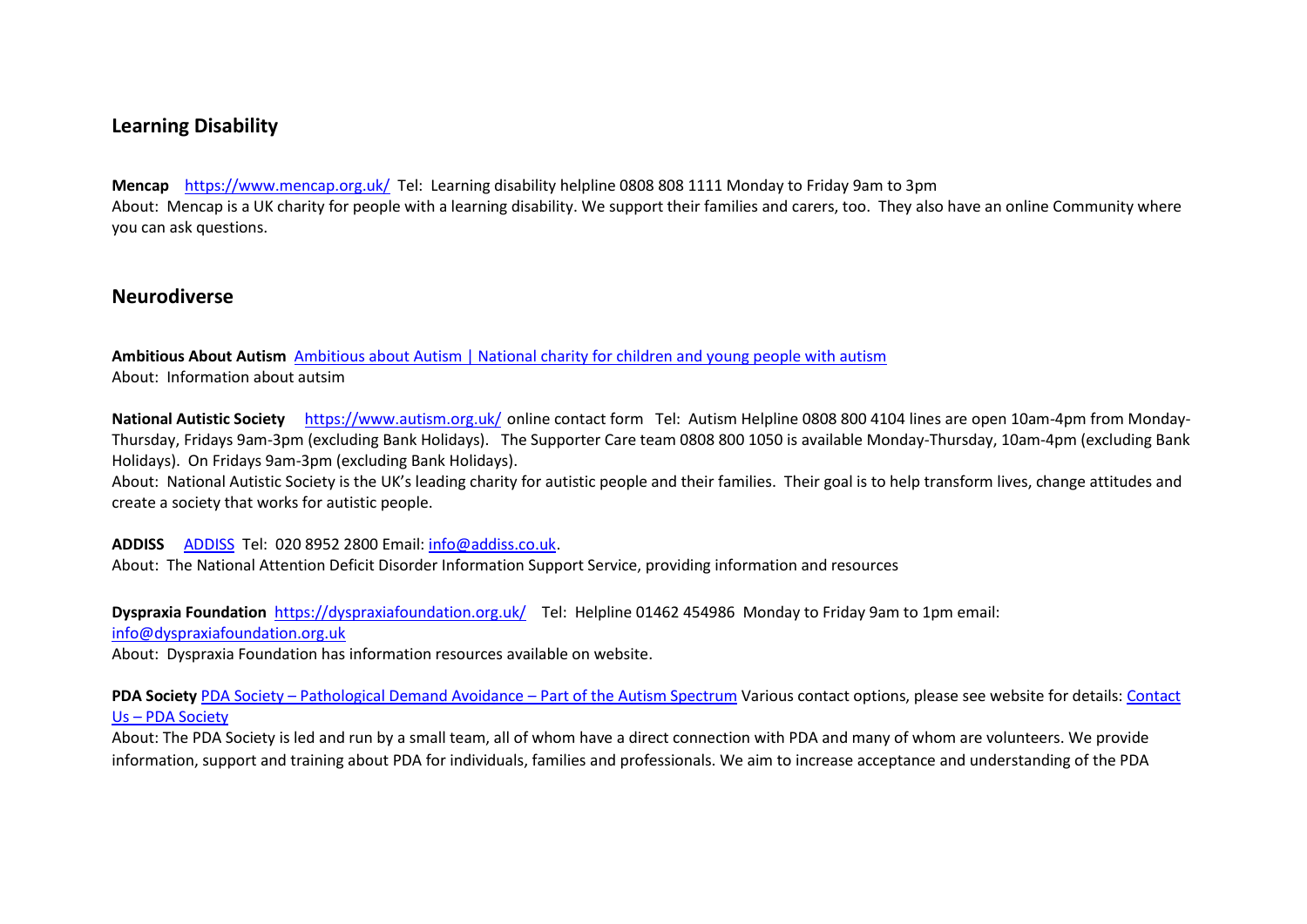profile within the concept of 'dimensionality' in autism, and to improve outcomes for individuals and families by focusing everyone involved on 'what helps'.

# **PANS and PANDAS**

#### **PANS PANDAS UK** [Welcome to PANS PANDAS UK -](https://www.panspandasuk.org/home) PANS PANDAS UK Online contact form

About: PANS PANDAS UK raise awareness and understanding of these conditions amongst the general public and medical professionals. Their website has information and resources available.

# **Speech**

**Afasic** <https://www.afasic.org.uk/>Tel: Parents helpline 0300 666 9410 Monday to Wednesday 10.30am to 4.00pm or use online contact form About: Afasic seeks to raise awareness and to create better services and provision for children and young people with speech and language impairments. Information resources are available on website.

**The British Stammering Association** <https://stamma.org/>email: help@stamma.org Tel: Helpline: 0808 802 0002 weekdays 10 am to 12 noon 6 – 8 pm About: British Stammering Association (BSA) offers support to all whose lives are affected by stammering.

# **Spina bifida**

**SHINE** <https://www.shinecharity.org.uk/>online contact form available About: SHINE offer information and advice for individuals and families who have a member with Spina bifida and/or hydrocephalus.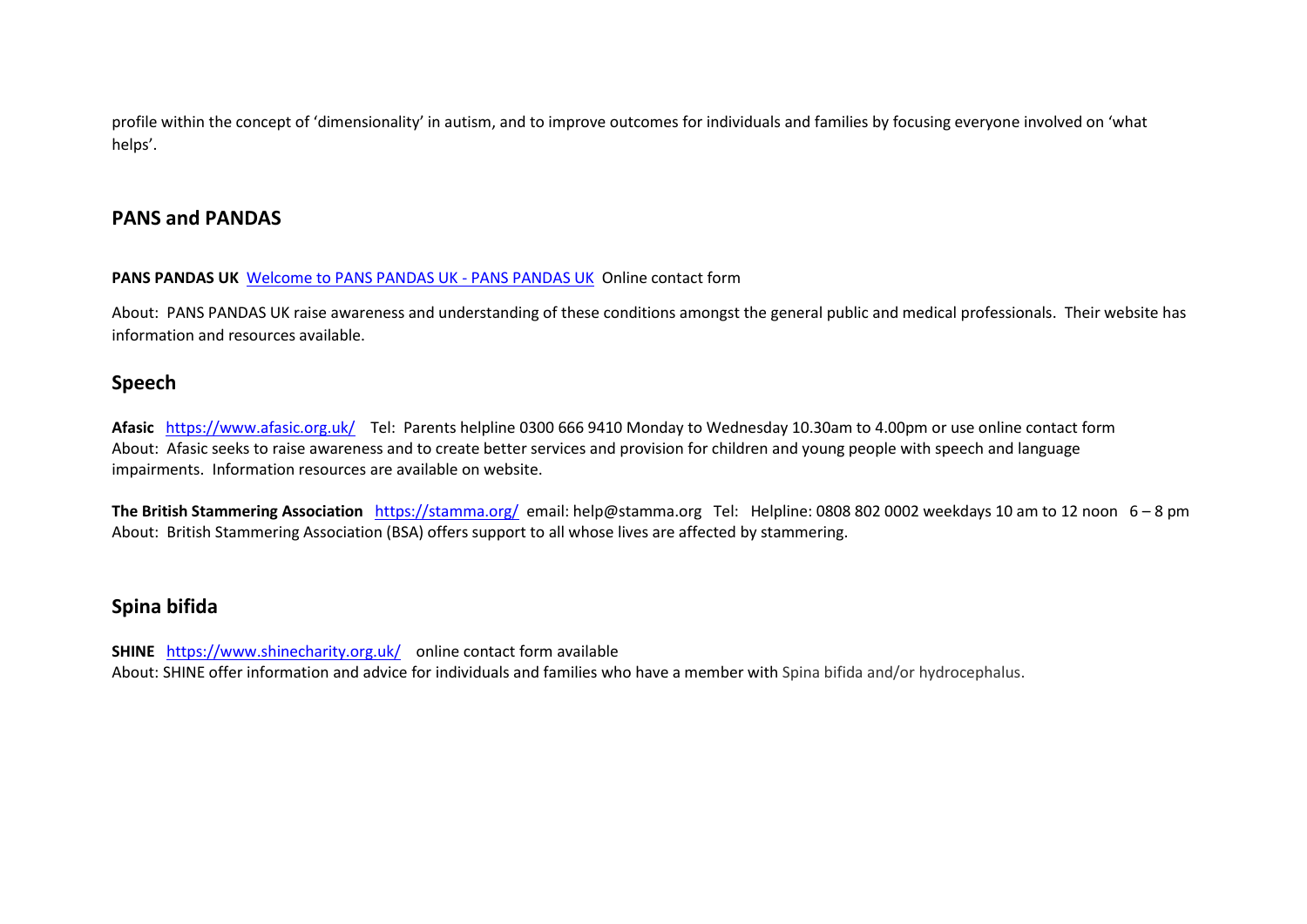### **Vision loss**

#### **Be My Eyes** <https://www.bemyeyes.com/>

About: Be My Eyes is a free mobile app designed specifically to bring sight to the blind and visually impaired. Be My Eyes connects blind and visually impaired individuals to sighted helpers from all over the world through a live video call. The app is easy to use and allows you to have sight on demand, so whenever you need visual assistance, our sighted helpers are here for you. Be My Eyes has grown to become the largest global online community for the blind and visually impaired. The app is now used in 150 countries, with visually impaired individuals being assisted by sighted helpers. Every day, helpers lend their eyes to solve challenges both big and small in the lives of the blind and visually impaired.

**DeafBlind UK** <https://deafblind.org.uk/>Tel: Call or use text phone 01733 358100 National Centre for Deafblindness, John & Lucille van Geest Place, Cygnet Road, Hampton, Peterborough PE7 8FD.

About: Deafblind UK is a membership organisation of, and governed by, people who are deafblind or have both a sight and hearing loss. They champion the rights and interests of all people who are deafblind or have a combined sight and hearing loss and deliver quality services to give these individuals autonomy and control over their lives. They support equality, independence and choice. There is information, advice and guidance available or someone to call if you are feeling low.

**Guide Dogs** <https://www.guidedogs.org.uk/>Adult services 0345 143 0229, Children and young people's services 0800 781 1444 Email: cypservices@guidedogs.org.uk General enquiries 0118 983 5555 The Guide Dogs for the Blind Association, Hillfields, Burgfield Common, Reading, Berkshire RG7 3YG

About: Guide Dogs provide a range of services with and help thousands of people who are registered blind or partially sighted to lead confident, independent and fulfilling lives.

**iSightCornwall** <https://www.isightcornwall.org.uk/>Tel: 01872 261110 email: [info@isightcornwall.org.uk](mailto:info@isightcornwall.org.uk) iSightCornwall, The Sight Centre, Newham Road, Truro TR1 2DP

About: iSightCornwall is for all in Cornwall and the Isles of Scilly who are affected by sight loss, whatever their age, circumstance or condition. Provide a number of services, information and advice.

**Listening Books** <https://www.listening-books.org.uk/>Tel: 020 7407 9417 email: info@listening-books.org.uk

About: Listening books is a membership service from £20 per year. You can join if you have an illness, physical or learning disability or mental health condition that impacts on your ability to read or hold books. Their library has fiction and non-fiction titles for both adults and children and supports the National [Curriculum](https://www.listening-books.org.uk/national-curriculum.aspx) from Key Stage 2 to A-level with many texts and study guides.